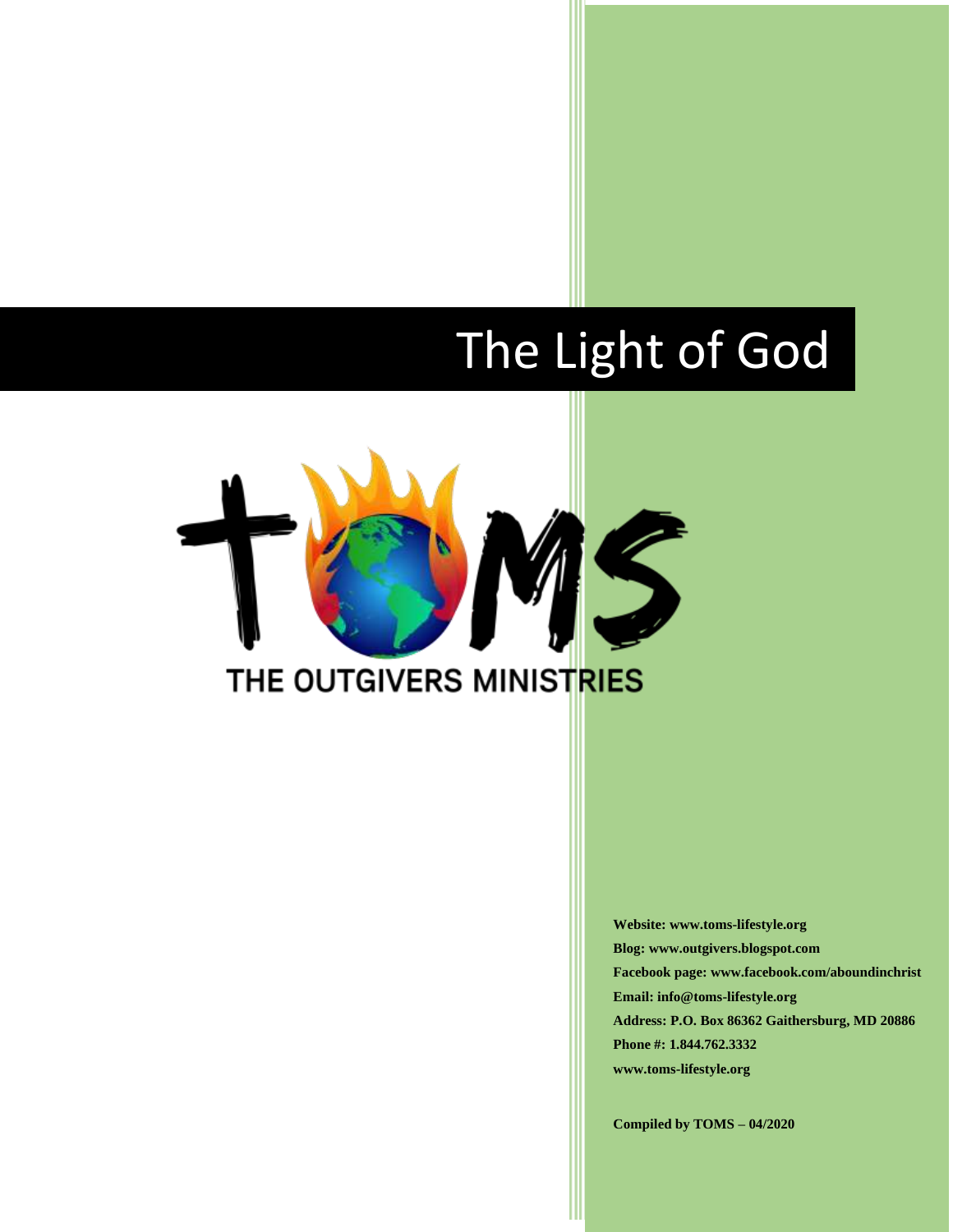## **The Light of God**

#### **Genesis 1:1-3 (NIV)**

**<sup>1</sup>**In the beginning God created the heavens and the earth.

**<sup>2</sup>** Now the earth was formless and empty, darkness was over the surface of the deep,

and the Spirit of God was hovering over the waters.

**<sup>3</sup>** And God said, **"Let there be light,"** and there was light.

## **1) Genesis 1:3 (NIV)**

**<sup>3</sup>** And God said, **"Let there be light,"** and there was light.

The very first command creation ever received was **"Let there be light,"** and there was light. This tells us how important light is and why we should pursue light passionately.

#### **2) Genesis 1:2 (NIV)**

**<sup>2</sup>** Now the earth was **formless** and **empty, darkness** was over the surface of the deep,

and the Spirit of God was hovering over the waters.

The light of God is the solution for

- i) Formlessness (no structure)
- ii) Emptiness (no substance)
- iii) Darkness (no direction/confusion)

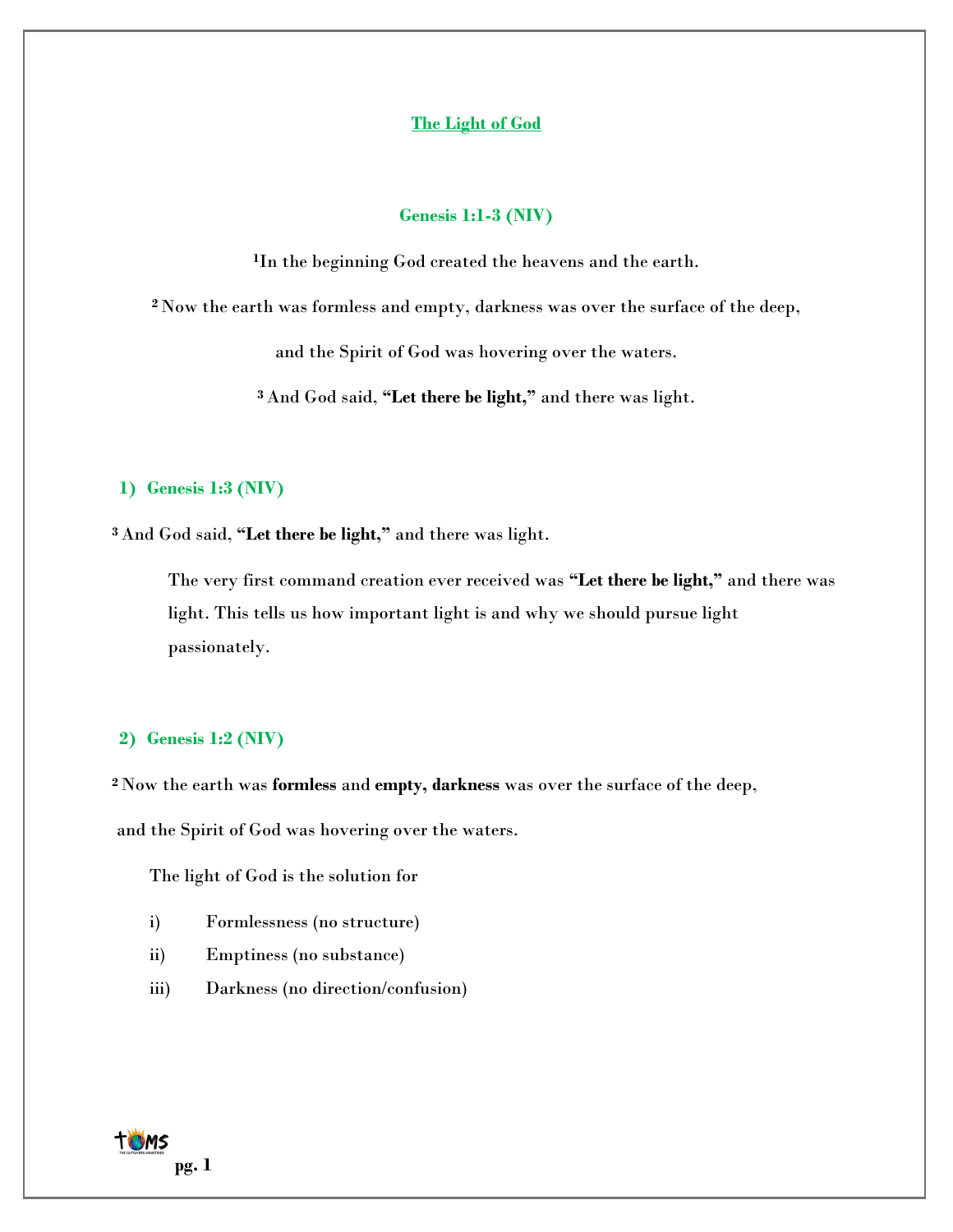#### **3) 1 John 1:5 (NIV)**

**<sup>5</sup>** This is the message we have heard from him and declare to you: **God is light**; in him there is no darkness at all.

The light that brings about change and transformation to our formlessness, emptiness and darkness comes from God. Light is the very essence of God.

#### **4) Genesis 1:3 (NIV)**

**<sup>3</sup>** And **God said, "Let there be light,"** and there was light.

When we purposefully introduce God to our troubled situation, we have purposefully introduced the light! Speaking the word of God into our situation is a purposeful action.

## **5) John 12:46 (NIV)**

**<sup>46</sup> I have come into the world as a light,** so that no one who believes in me should stay in darkness.

The light of God is a weapon against darkness. The devil's intention is to hold us captive in a state of bondage (bondage of formlessness, bondage of emptiness and bondage of darkness).

#### **6) Matthew 5:14 (NIV)**

**<sup>14</sup>** "**You are the light of the world**. A town built on a hill cannot be hidden.

Light is our identity (because it is the identity of God and we are His children, created in his image (Genesis 1:27)).

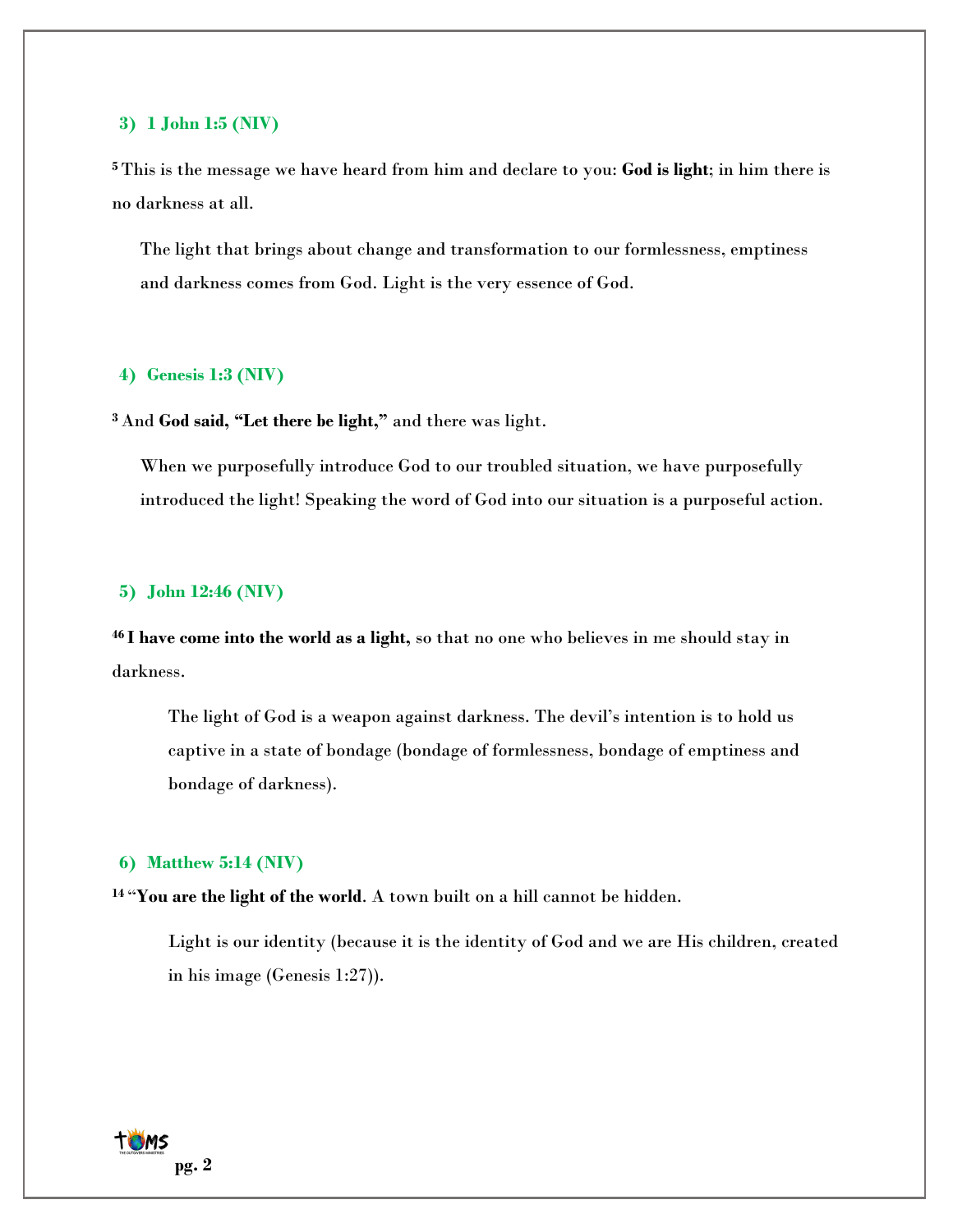#### **7) Psalm 119:130 (AMPC)**

**<sup>130</sup> The entrance** *and* **unfolding of Your words give light;** their unfolding gives understanding (discernment and comprehension) to the simple.

The enemy is not after our life. He is after the light of God in us. If he can stop us (through many distractions) from pursuing light, he will do so. Think about the many distractions you encounter when you decide to fast, pray or study the word. Suddenly, your car gets bad; your child becomes sick; you run low on finances and have to work extra hours at work; the worst mistakes happen at your job, etc.

#### **8) Matthew 5:14-16 (NIV)**

**<sup>14</sup>** "You are the light of the world. A town built on a hill cannot be hidden.

**<sup>15</sup>** Neither do people light a lamp and put it under a bowl. Instead they put it on its stand, and it gives light to everyone in the house.

**<sup>16</sup>** In the same way, let your light shine before others, that they may see your good deeds and glorify your Father in heaven.

The deception of the enemy to us is that when we receive the light of God, we should not display it on the hilltop (for others to see). Rather he wants us to hide it. This attitude is demonstrated when we receive salvation and never share the good news of our salvation with others. We do so under the pretext that "my salvation is personal." Indeed, salvation is personal, however, salvation is not private. The light of God in us is for the world to see and know. The light of God in us in other words is personal (in terms of acquisition and identity), yet, it is not private.

Do not let the devil deceive you into thinking that any attempt of sharing the word or living for God, is prideful. Rather, to do otherwise (not displaying the light) is disobedience. Disobedience is arrogance and pride before God.

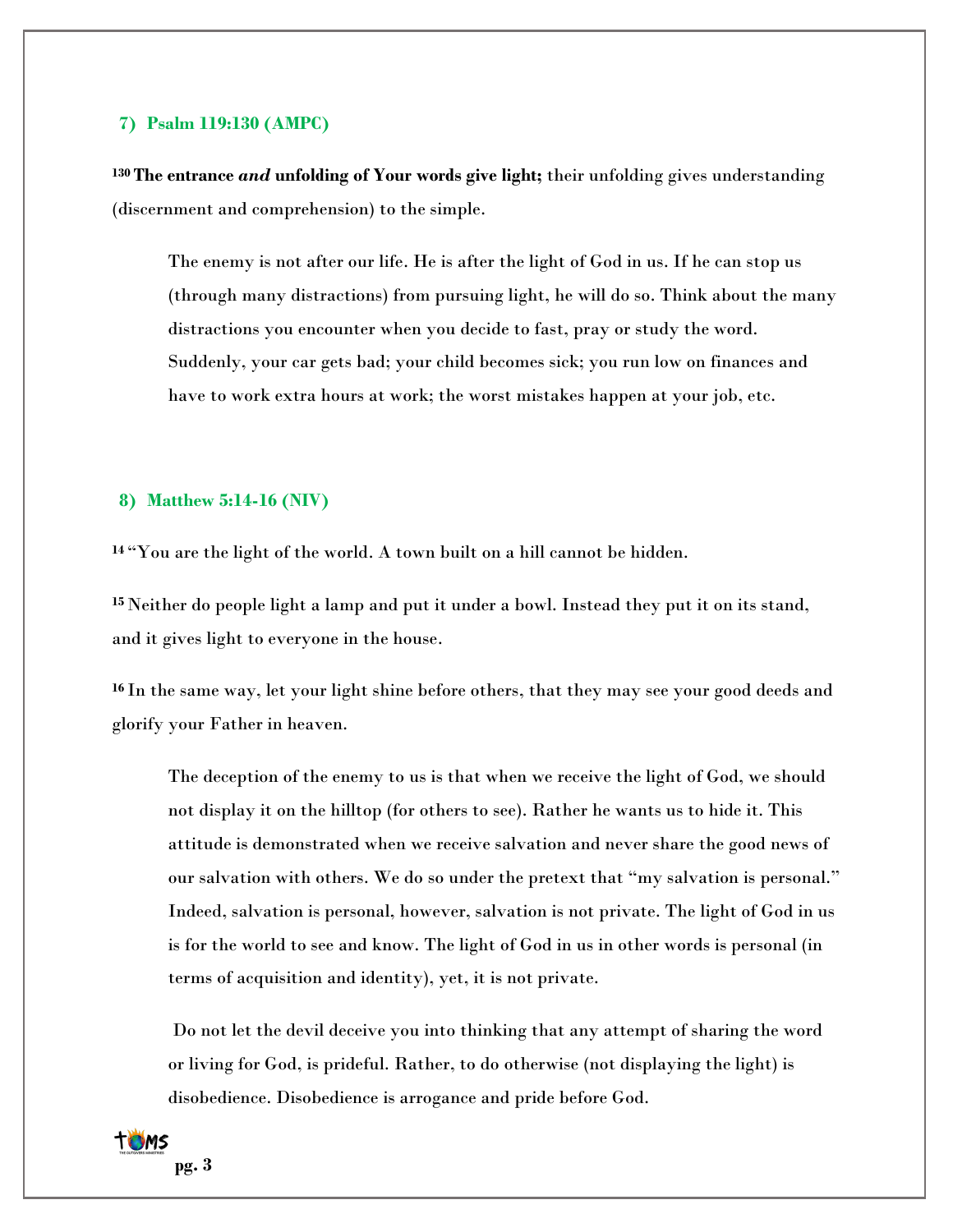#### **9) Genesis 10:13 (NIV)**

**<sup>10</sup> Lot looked around and saw that the whole plain of the Jordan toward Zoar was well watered, like the garden of the LORD, like the land of Egypt.** (This was before the LORD destroyed **Sodom and Gomorrah.)**

The light of God helps us see beyond our current circumstances because we are no longer veiled. However, a veiled person ("Lot" in Hebrew means "veiled") is limited by how far they can see.

Lot could only see the green pastures to the east. However, he did not see the future destruction of Sodom and Gomorrah.

#### **10)Genesis 1:3 (NIV)**

**<sup>3</sup>** And God said, **"Let there be light,"** and there was light.

Everyday, we should seek to gain light (the word of God), because it is priority. After creation, God's priority was to introduce light and He did, by saying "Let there be light".

Therefore, after every invention, discovery, production, acquisition, etc., our priority should be to introduce the light of God.

## **11)Proverbs 22:6 (NIV)**

**<sup>6</sup>** Start children off on the way they should go, and even when they are old they will not turn from it.

We should not be passive about introducing light to a situation. Introducing the light of God to situations, is an active and purposeful response from us to our unique situations. And it comes by speaking…"And God said…"

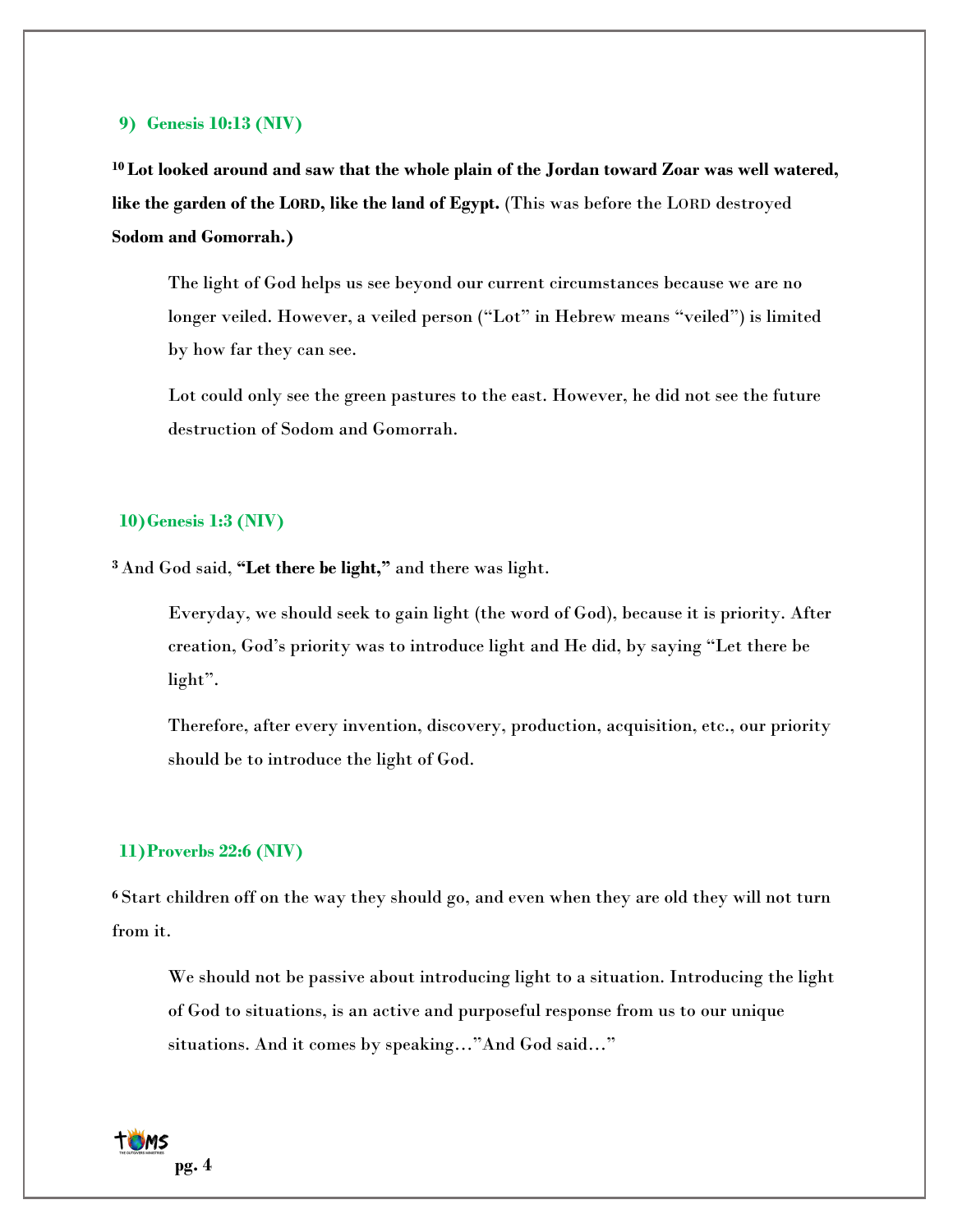Although the light of God is available to all, it has to be purposefully introduced. Please, do not assume there is light in a situation until you have purposefully introduced the light of God to it. "Training a child" is one way of purposefully introducing the light of God into a child.

#### **12)Genesis 1:3 (NIV)**

**<sup>3</sup>** And God said, **"Let there be light,"** and there was light.

Light is the antidote (puts a stop) to darkness. Darkness did not hesitate when light was introduced.

## **13)Joel 10c (NIV)**

Let the weakling **say,** "I am strong!"

We introduce darkness into our lives through our words. So too, we can put an end to darkness by speaking.

## **14)Genesis 1:3 (NIV)**

**<sup>3</sup>** And God said, **"Let there be light,"** and there was light.

First impression is the event when one person first encounters another person and forms a mental image of that person. We first encounter God in Genesis; where we also encounter His first words (declarations) – **"Let there be light,". This tells us what God is most passionate about.**

## **15)Psalm 104:3 (NIV)**

**<sup>2</sup>** The LORD **wraps himself in light as with a garment**; he stretches out the heavens like a tent.